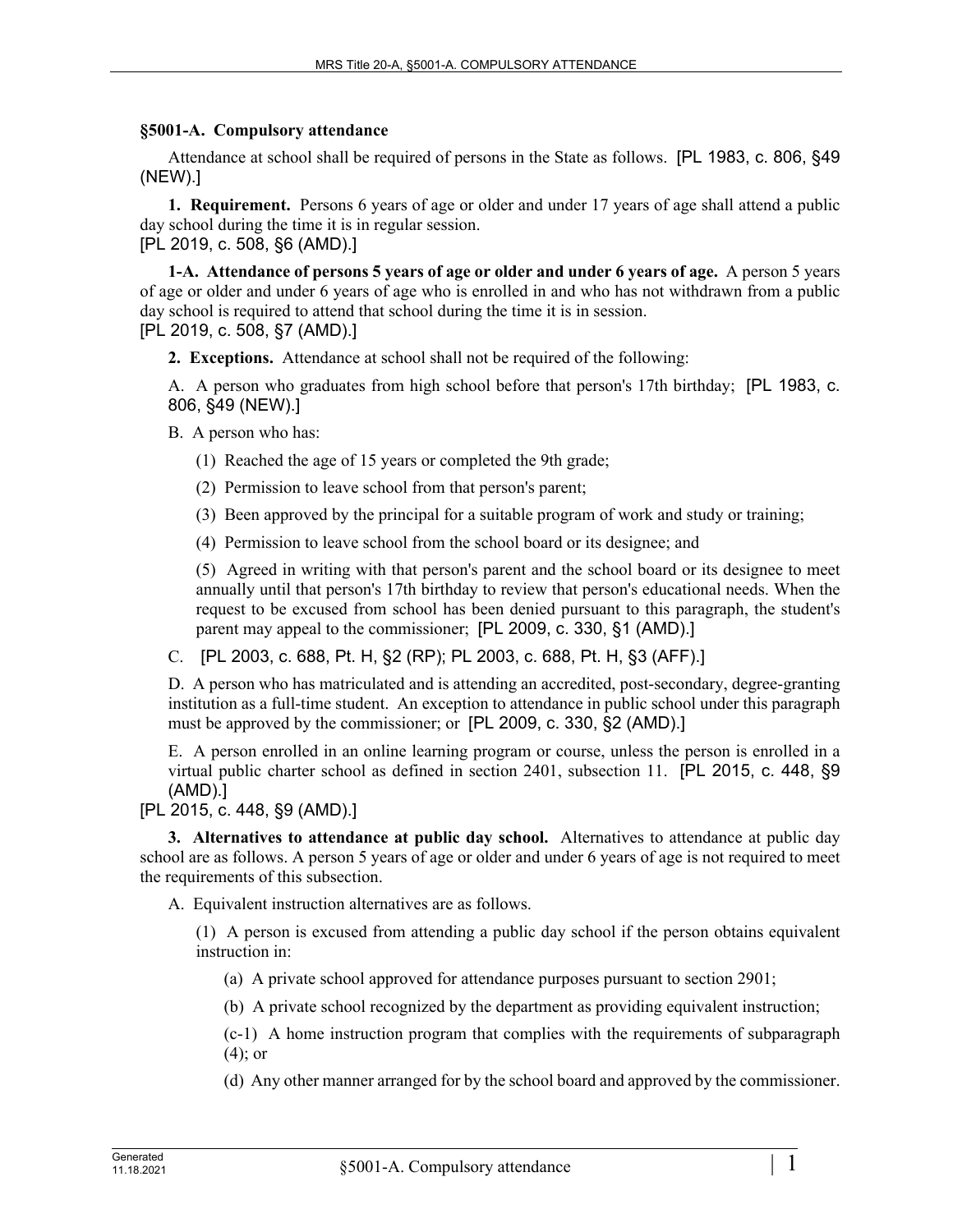(2) A student is credited with attendance at a private school only if a certificate showing the name, residence and attendance of the person at the school, signed by the person or persons in charge of the school, has been filed with the school officials of the administrative unit in which the student resides.

(4) The following provisions govern a home instruction program.

(a) The student's parent or guardian shall provide a written notice of intent to provide home instruction simultaneously to the school officials of the administrative unit in which the student resides and to the commissioner within 10 calendar days of the beginning of home instruction. The notice must contain the following information:

- (i) The name, signature and address of the student's parent or guardian;
- (ii) The name and age of the student;
- (iii) The date the home instruction program will begin;

(iv) A statement of assurance that indicates the home instruction program will provide at least 175 days annually of instruction and will provide instruction in the following subject areas: English and language arts, math, science, social studies, physical education, health education, library skills, fine arts and, in at least one grade from grade 6 to 12, Maine studies. At one grade level from grade 7 to 12, the student will demonstrate proficiency in the use of computers; and

(v) A statement of assurance that indicates that the home instruction program will include an annual assessment of the student's academic progress that includes at least one of the forms of assessment described in division (b).

(b) On or before September 1st of each subsequent year of home instruction, the student's parent or guardian shall file a letter with the school officials of the administrative unit in which the student resides and the commissioner stating the intention to continue providing home instruction and enclose a copy of one of the following forms of annual assessment of the student's academic progress:

(i) A standardized achievement test administered through the administrative unit in which the student resides or through other arrangements approved by the commissioner. If the test is administered through the administrative unit in which the student resides, that administration must be agreed to by the school officials of the administrative unit prior to submission of the written notice of intent to provide home instruction;

(ii) A test developed by the school officials of the administrative unit in which the student resides appropriate to the student's home instruction program, which must be agreed to by the school officials of the administrative unit prior to submission of the written notice of intent to provide home instruction;

(iii) A review and acceptance of the student's progress by an identified individual who holds a current Maine teacher's certificate;

(iv) A review and acceptance of the student's progress based on, but not limited to, a presentation of an educational portfolio of the student to a local area homeschooling support group whose membership for this purpose includes a currently certified Maine teacher or administrator; or

(v) A review and acceptance of the student's progress by a local advisory board selected by the superintendent of the administrative unit in which the student resides that includes one administrative unit employee and 2 home instruction tutors. For the purpose of this subdivision, a "home instruction tutor" means the parent, guardian or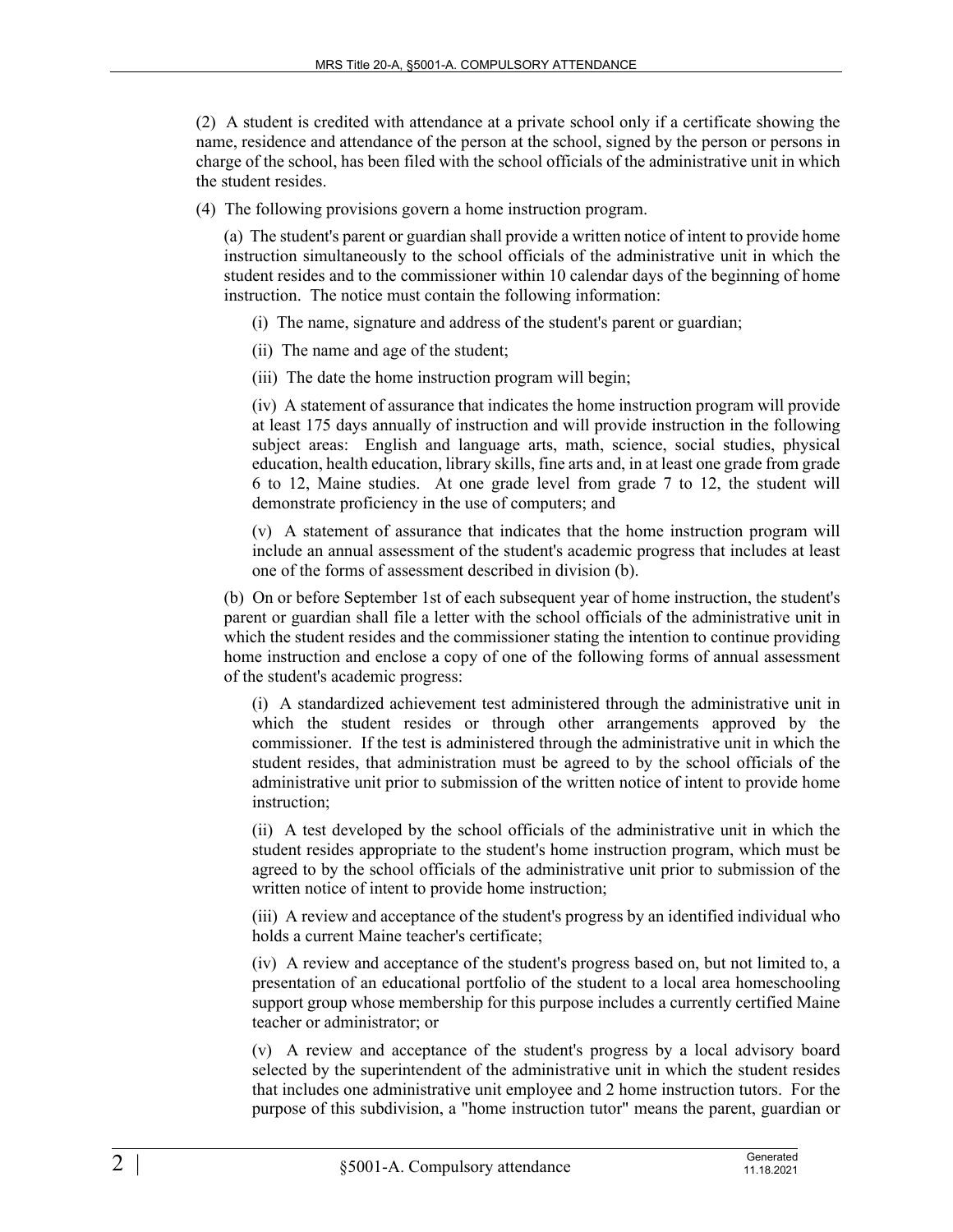other person who acts or will act as a primary teacher of the student in the home instruction program. This provision must be agreed to by the school officials of the administrative unit in which the student resides prior to submission of the written notice of intent to provide home instruction.

(c) Dissemination of any information filed under this subparagraph is governed by the provisions of section 6001; the federal Family Educational Rights and Privacy Act of 1974, 20 United States Code, Section 1232g (2002); and the federal Education for All Handicapped Children Act of 1975, 20 United States Code, Sections 1401 to 1487 (2002), except that "directory information," as defined by the federal Family Educational Rights and Privacy Act of 1974, is confidential and is not subject to public disclosure unless the parent or guardian specifically permits disclosure in writing or a judge orders otherwise. Copies of the information filed under this subparagraph must be maintained by the student's parent or guardian until the home instruction program concludes. The records must be made available to the commissioner upon request.

(d) If the home instruction program is discontinued, students of compulsory school age must be enrolled in a public school or an equivalent instruction alternative as provided for in this paragraph. The receiving school shall determine the placement of the student. At the secondary level, the principal of the receiving school shall determine the value of the prior educational experience toward meeting the standards of the system of learning results as established in section 6209. [PL 2019, c. 508, §8 (AMD).]

B. A person may be excused from attendance at a public day school pursuant to section 5104‑A or section 8605. [PL 1989, c. 415, §14 (AMD).]

C. [PL 1991, c. 622, Pt. G, §3 (RP); PL 1991, c. 622, Pt. G, §§4, 31, 33 (AFF).] [PL 2019, c. 508, §8 (AMD).]

**4. Excusable absence.** A person's absence is excused when the absence is for the following reasons:

A. Personal health, including the person's physical, mental and behavioral health; [PL 2019, c. 562, §2 (AMD).]

B. An appointment with a health professional that must be made during the regular school day; [PL 1983, c. 806, §49 (NEW).]

C. Observance of a recognized religious holiday when the observance is required during the regular school day; [PL 1983, c. 806, §49 (NEW).]

D. A family emergency; [PL 2007, c. 451, §3 (AMD).]

E. A planned absence for a personal or educational purpose that has been approved; or [PL 2007, c. 451, §4 (AMD).]

F. Education disruption resulting from homelessness, unplanned psychiatric hospitalization, unplanned hospitalization for a medical emergency, foster care placement, youth development center placement or some other out-of-district placement that is not otherwise authorized by either an individualized education plan or other education plan or a superintendent's agreement developed in accordance with section 5205, subsection 2. This paragraph does not apply to a student who is out of school for 10 or more consecutive school days as a result of a planned absence for a reason such as a family event or a medical absence for planned hospitalization or recovery. [PL 2007, c. 451, §5 (NEW).]

[PL 2019, c. 562, §2 (AMD).]

**5. Adult responsibility.** An adult having a person of compulsory school age under that adult's control shall cause the person to attend school as provided in this section.